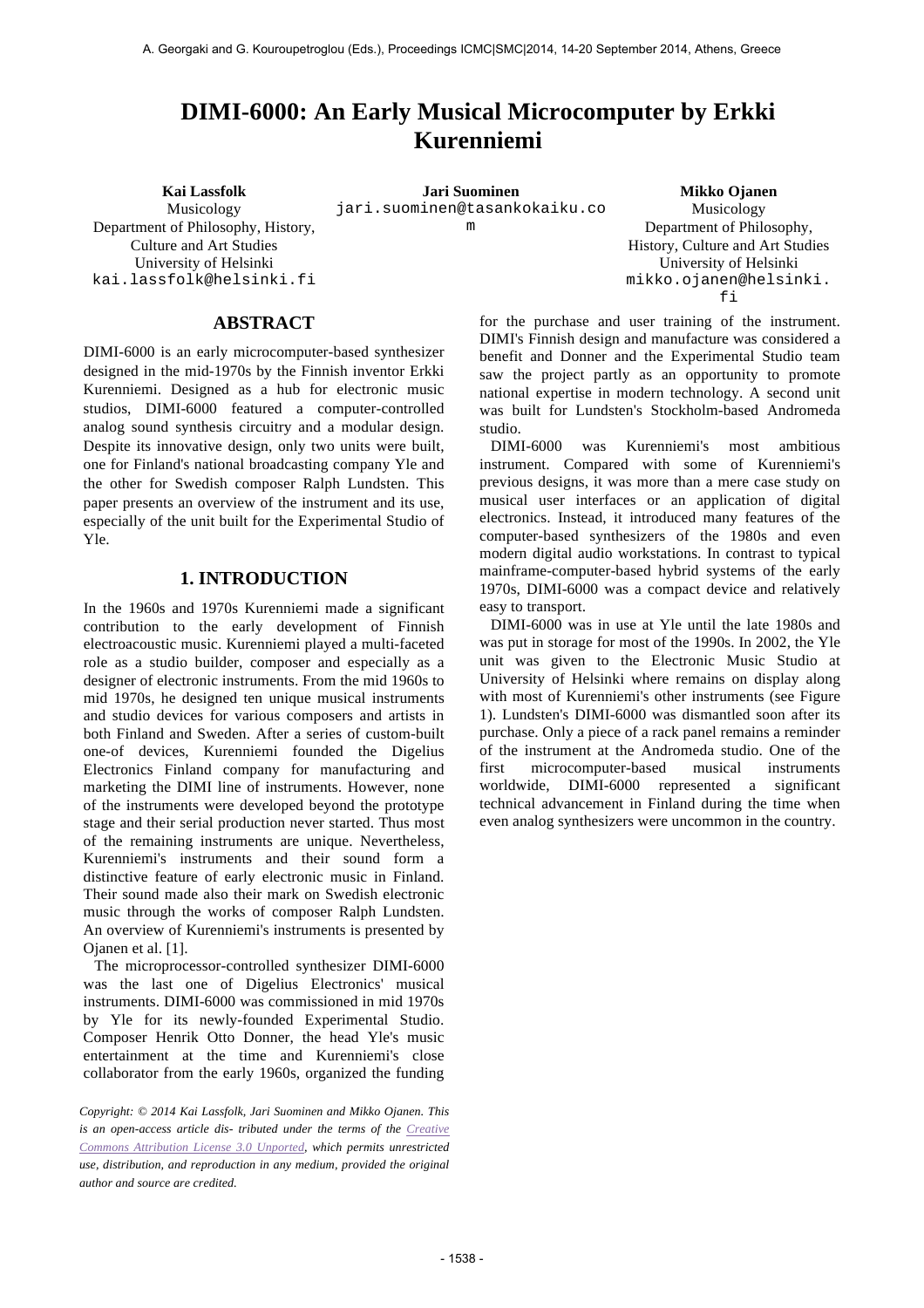

**Figure 1**. The Yle DIMI-6000 system at the University of Helsinki Electronic Music Studio in 2014.

### **2. EARLY DESIGN IDEAS**

Kurenniemi's working style has often been described as impulsive. Indeed, many of his instruments remained in prototype stage as he already started working on the next one. Even the DIMI-6000, the most advanced of his projects in many ways, can be regarded as a prototype when examined as an individual instrument. However, when Kurenniemi's instrument design work is viewed as a hole, it forms a logical process that points directly towards modern music production methods and computer-based modular digital audio workstations. In this process, DIMI-6000 is an important step.

Already in the 1960s Kurenniemi was well known for his advanced instrument designs among the Finnish electroacoustic music community. A radio amateur in his teens, Kurenniemi gained strong knowledge with electronics very early on. With his school mates Erkki Salmenhaara and Ilkka Oramo, both future professors and musicologists, Kurenniemi build a modest electronic music studio in the organ balcony of his school in the late 1950s. Some years later the newly appointed professor in musicology, Erik Tawaststjerna, was looking for someone to build an electronic music studio under the premises of the Department of Musicology at the University of Helsinki. During the 1960s, Kurenniemi was free to design instruments according to his visions. He didn't get any salary, but the department provided funding for the studio equipment and component purchases.

Two primary trends directed Kurenniemi's studio and instrument design plans during the 1960s and early 1970s. Firstly, he was interested in algorithmic composition and in designing an instrument that could produce pre-programmed music with "a flick of a switch". Application of digital logic to sound production and control became important to Kurenniemi. Among his sources of inspiration were the RCA synthesizer by Olson and Belar [2] of the 1950s as well as his programming experience from the analog computer of the Department of Nuclear Physics, University of Helsinki in the early 1960s. Kurenniemi was convinced that "the future would be digital" and chose to design his studio based on digital logic - a trend which was already applied in the Siemens studio in Munich and followed couple of years later in Stockholm in EMS.

Secondly, already in his early studio design Kurenniemi envisioned the studio as an integrated system of sound producing and processing modules. The first version of this idea was his three piece studio device initially called Sähkö-Ääni-Kone (Electric Sound Machine). Later in Kurenniemi's memos this integrated set of equipment is called System-1 and years later it has been entitled Integrated synthesizer. In the 1970s, this design trend appeared in Kurenniemi's work as the modular DIMI-U (U for Universal) system. DIMI-U was based on an idea that the customer could choose from a set of different sound producing and processing modules. No DIMI-U systems were built, but the microcomputer controlled DIMI-6000 can be seen as one manifestation of the basic idea and anticipated a computer-based music production suite.

Until the early 1970s, the University of Helsinki Electronic Music Studio was the best equipped of its kind in Finland. In contrast, the equipment of the YLE experimental studio, founded in 1973, was initially modest, consisting of a couple of tape recorders and sound generators. Therefore, DIMI-6000 was a major endeavor for Yle. By Donner's request, Kurenniemi presented his ideas for the possible features of the new instrument at YLE. The first steps in designing the instrument were made in 1974 [3]. Although YLE's main objective was to acquire an advanced synthesizer, one of the initial ideas was also to substitute the studio mixer, an expensive device at the time [4].

Kurenniemi's earlier instrument, DIMI-A was used as a starting point, although a much more advanced design was aimed for. Instead of the discrete digital logic circuitry and shift register memory of the DIMI-A, a modern microprocessor chip and random access memory was chosen for DIMI-6000. Moreover, the DIMI-A was severely limited by its small parameter memory and lack of mass storage device. Ideas from analog synthesizers, such as the VCS-3 synthesizer of the University studio, were also adapted. As a result, DIMI-6000 became a microcomputer-controlled analog synthesizer with a semi-modular architecture. In April 1975, the instrument was delivered to the Yle studio. One month course on user training by Digelius and Kurenniemi followed the delivery [3].

#### **3. HARDWARE ARCHITECTURE**

DIMI-6000 consists of a main chassis, a video computer terminal and one or two C cassette mass storage devices.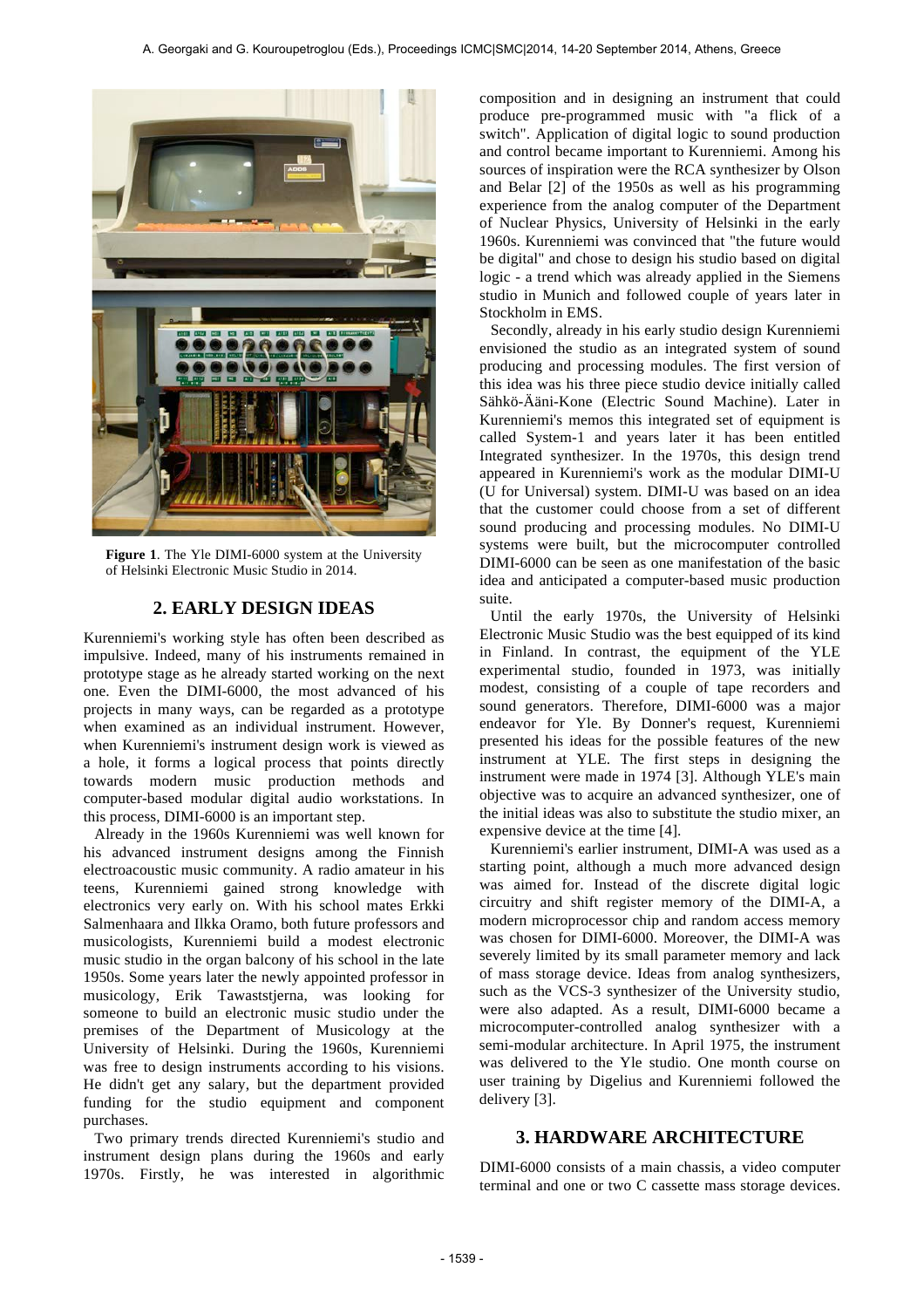Both the terminal and C cassette units are general purpose devices. The terminal is an ADDS Consul 880 and C cassette units were ITT SL 56 Automatic models, standard reporter tape recorders at Yle. The main chassis was manufactured by Digelius Electronics.

The main chassis of the Yle's DIMI-6000 consists of three parts: processor unit, (sound) generator unit and patch bay. The physical patch bay was added by special request from Yle. The processor unit of the DIMI-6000 was based on the Digelius Electronics' DIS System, the first microcomputer manufactured in Finland. Like the DIS System, the control unit is based on the Intel C8008 8-bit microprocessor. The random access memory was expanded in several stages. Initially, the instrument had 4 kilobytes of RAM [3]. Later it was expanded to 7 kilobytes and further expansion of 4 KB was planned [5]. 1.25 KB of the processor memory map was allocated for ROM and the remaining memory was left for the system software and user programs.

The generator unit contains four oscillators, four multiplier modulators, two filters and two main audio outputs. The oscillators have separate outputs for sine, triangular and square waveforms. Kurenniemi considered 8-bit digital oscillators for DIMI-6000, but, interestingly, did not find the sound quality sufficient for this application [6]. Instead, he used ICL8038 waveform generator chips that had been introduced few years earlier and would later end up being one of the most popular microchips for such purposes [7]. Multiplier units are based on the ICL8013 chip and may be used either as ring modulators or voltage controlled amplifiers, depending on the input signals. The filters have dedicated low-pass, band-pass, and high-pass outputs [8]. Both the processor and generator units contain standard size interchangeable PCB cards based on the Eurocard system.



**Figure 2**: Block diagram of the DIMI-6000 signal path [5]

The signal path is divided into two parallel halves each with two oscillators, a ring modulator, an amplifier and a filter. (See Figure 2.) Each oscillator pair is followed by an 8-input/1-output switching matrix that allows to mix the oscillator waveforms and two external input signals. Another pair of switching matrices is located between the filters and main audio outputs. Each of these matrices allows to mix the outputs of the three filter bands of both two filters and two external input signals. The oscillators, amplifiers and filters are voltage controlled with 10 bit resolution while the semiconductor switching matrices are controlled by digital on/off signals.

The audio inputs and outputs as well as various signal insert and input/output connectors are located in the Tuchel connector based patch bay unit. Furthermore, each of the parrallel signal paths is split into two sections in between the ring modulator and amplifier. The matrices and the physical patch bay provide a two-level modular architecture for the generator unit. Installed as a late addition, the batch bay unit includes D-connectors for 8 digital-to-analog and 16 analog-to-digital converter signals.

The C cassette players act both as mass storage devices and as recording and reproduction devices for real-time digital control commands. Typically, one C cassette player was used to play back previously recorded control data and the other one was used for simultaneous recording. This allowed to make real-time overdub recordings of the control data. The ADDS terminal provides the main user interface of the system through its computer keyboard and ASCII character output.

#### **4. USER INTERFACE AND SOFTWARE**

The first system software of DIMI-6000 was DISCORD, written by Kurenniemi. DISCORD was a simple program that allowed to play the instrument [9]. DISCORD allowed to program timed sequences as well as real-time control from the terminal keyboard. Only miscellaneous handwritten notes remain from the DISCORD documentation.

Based on the user experiences from DISCORD, composer and programmer Jukka Ruohomäki was hired to develop new software both to address the instrument's technical shortcomings and to enhance its user interface. In 1977, he completed the DISMAL (DIS Musical Assembly Language) program. In particular, DISMAL addressed the problems of tuning the unstable oscillators through tuning tables. Ruohomäki also wrote a detailed operating manual for DISMAL and the overall use of the instrument.

Like DISCORD, DISMAL allowed both real-time playing and writing pre-programmed sequences called scores. In practice, DIMI-6000 was typically used by typing the 8008 processor instructions as octal codes which, according to Ruohomäki (2014), were easy to memorize.

The DISMAL user manual [5] points out several shortcomings and peculiarities of the instrument. The 8008 processor was already considered outdated and too slow for advanced use. Furthermore, the control voltage values of the DACs had to be refreshed periodically by the user, which added to the processing overhead of the system. The boot procedure of the instrument was cumbersome and could require several trials to get it into a stable state. The DISMAL system worked as a program